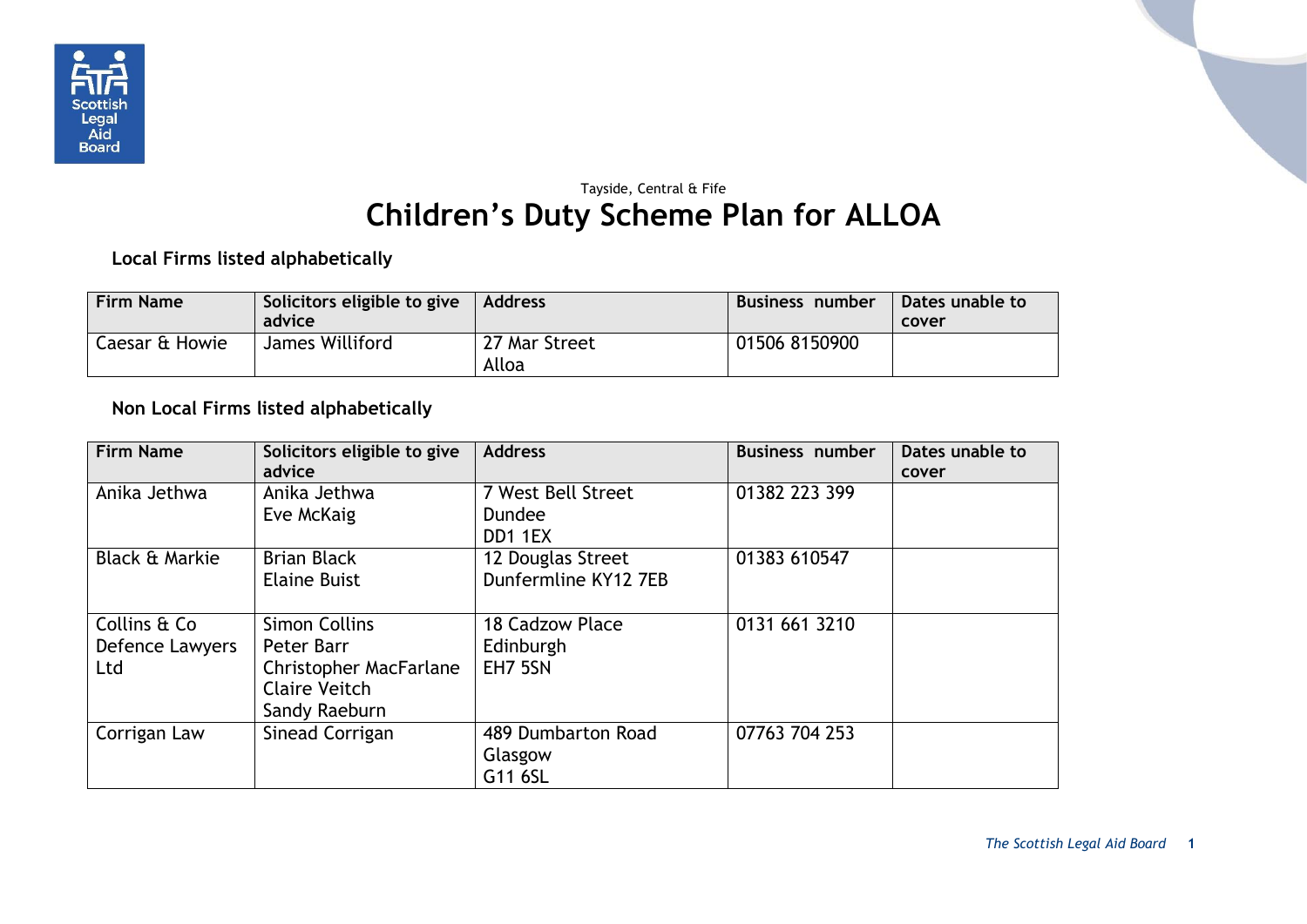| <b>Firm Name</b>      | Solicitors eligible to give<br>advice | <b>Address</b>          | <b>Business number</b> | Dates unable to<br>cover |
|-----------------------|---------------------------------------|-------------------------|------------------------|--------------------------|
| Duncan &              | Douglas McConnell                     | <b>First Floor</b>      | 01382 225823           |                          |
| McConnell             | Lisa Campbell                         | <b>6 Panmure Street</b> |                        |                          |
|                       |                                       | Dundee                  |                        |                          |
|                       |                                       | DD1 2BW                 |                        |                          |
| Fleming & Reid        | Michael Gallen                        | 180 Hope Street         | 0141 331 1144          |                          |
| <b>Solicitors</b>     | <b>Brian Cooney</b>                   | Glasgow                 |                        |                          |
|                       |                                       | G <sub>2</sub> 2UE      |                        |                          |
| FT & DC Wallace       | <b>David Ritchie</b>                  | Forth House             | 01333 423 804          |                          |
|                       |                                       | <b>Forth Street</b>     |                        |                          |
|                       |                                       | Leven                   |                        |                          |
|                       |                                       | KY8 4PW                 |                        |                          |
| Hill & Robb Ltd       | Alan Rodger                           | 3 Pitt Terrace          | 01786 450 985          |                          |
|                       | <b>Catherine Berrill</b>              | <b>Stirling</b>         |                        |                          |
|                       |                                       | FK8 2EY                 |                        |                          |
| Ian C McCarthy        | lan McCarthy                          | 905 Shettleston Road    | 0141 763 1366          |                          |
| <b>Solicitors</b>     | Jacqueline White                      | Glasgow                 |                        |                          |
|                       |                                       | <b>G32 7NU</b>          |                        |                          |
| Jonathon Paul         | Jonathon Paul                         | 102 Main Street         | 01389 756785           |                          |
| <b>Solicitors</b>     |                                       | Alexandria              |                        |                          |
|                       |                                       | Dumbarton G83 0PB       |                        |                          |
| Joseph G Boyd &       | Joseph Boyd                           | 41-43 Bread Street      | 07746 767 776          |                          |
| Co Court Lawyers      |                                       | Edinburgh               |                        |                          |
|                       |                                       | EH3 9AH                 |                        |                          |
| L Kerr Solicitors     | Lauren Kerr                           | 97-99 Glasgow Road      | 0739 374 6024          |                          |
|                       |                                       | Dumbarton               |                        |                          |
|                       |                                       |                         |                        |                          |
| <b>LKW Solicitors</b> | Khalda Wali                           | 414 Cathcart Road       | 07944 562 909          |                          |
| Ltd                   | Zahra Bhatti                          | Glasgow                 |                        |                          |
|                       | Sofia Liaquat                         | G42 7BZ                 |                        |                          |